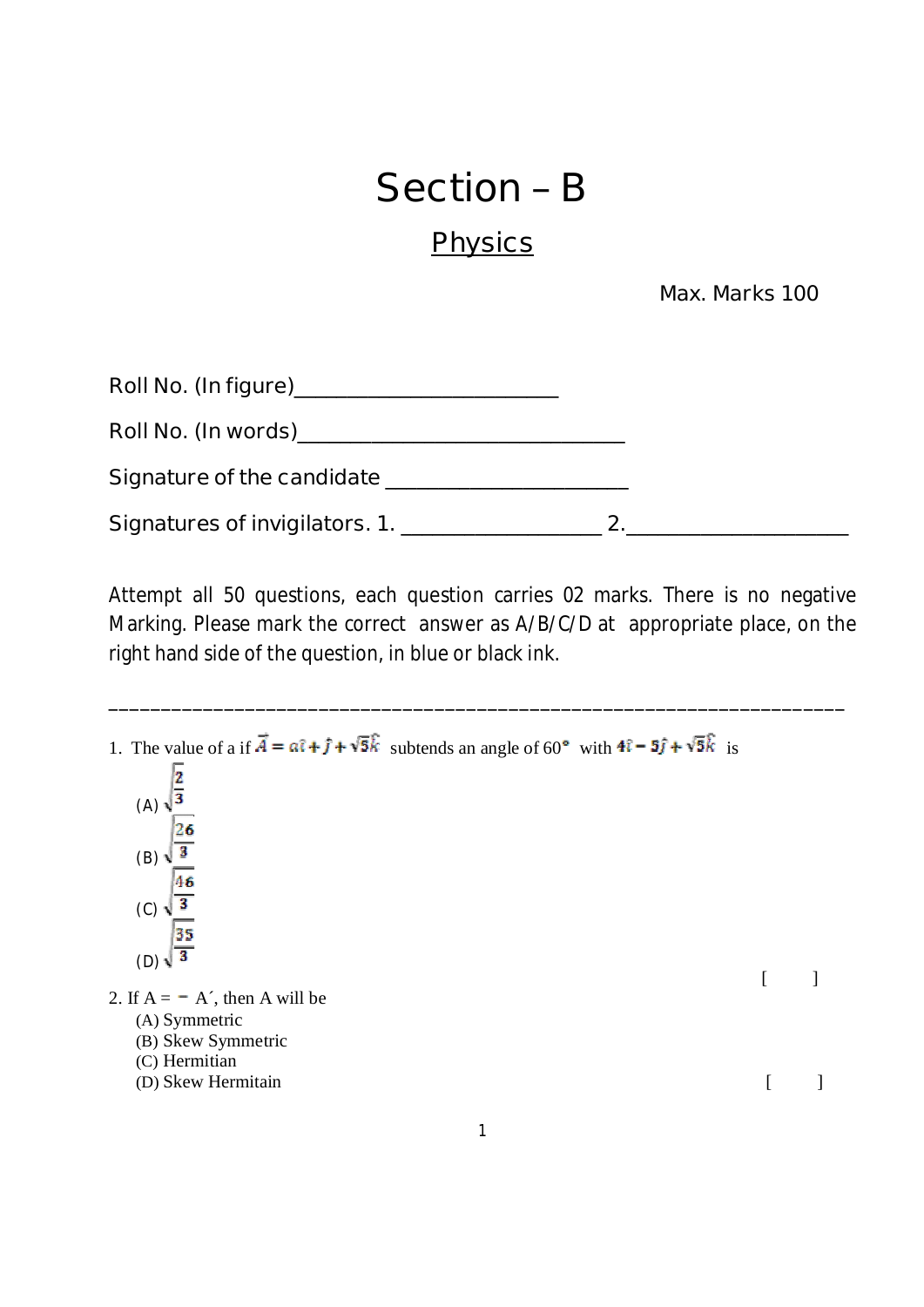- 3. The limit point of the poles of a function f(z) is
	- (A) A pole
	- (B) A non isolated singularity
	- (C) An isolated singularity
	- (D) A non isolated essential singularity [ ]
- 4. If  $f(D)y = 0$  be a linear differential equation with constant coefficients, then its auxiliary equation is (A)  $f(m^3) = 0$ 
	- (B)  $f(m) = 0$
	- (C)  $f(D m) = 0$ (D)  $f(x) = 0$  [ ]
- 
- 5. For geometric series  $1 k + k^2 k^3 + \dots$  Which of the following is false?
	- (A) The series is convergent if  $k = -\frac{1}{3}$
	- (B) The series is divergent if  $k = -3$
	- (C) The series is oscillatory if  $k = -3$
	- (D) The series is divergent if  $k = -2$  [ ]
- 6. The average of the function  $f(x) = \sin x$  in the interval  $(0, \pi)$  is
	- 1  $(A)\overline{2}$  $\frac{\pi}{1}$ (B)
	- $(C)\frac{1}{4}$ (D)  $\overline{\pi}$  [ ]

7. The operator which represents the two variables should commute if the Poisson bracket of two variables has value

- (A) 1
- $(B)$  0
- (C) ih  $(D)$  –ih  $[$  ] 8. For attractive inverse square forces, the shape of orbit will be (A) Elliptic (B) Parabolic (C) Hyperbolic (D) All of the above [ ] 9. Lorentz transformations assumes
	- (A) Space and time both are relatives
	- (B) Space is relative, but time is absolute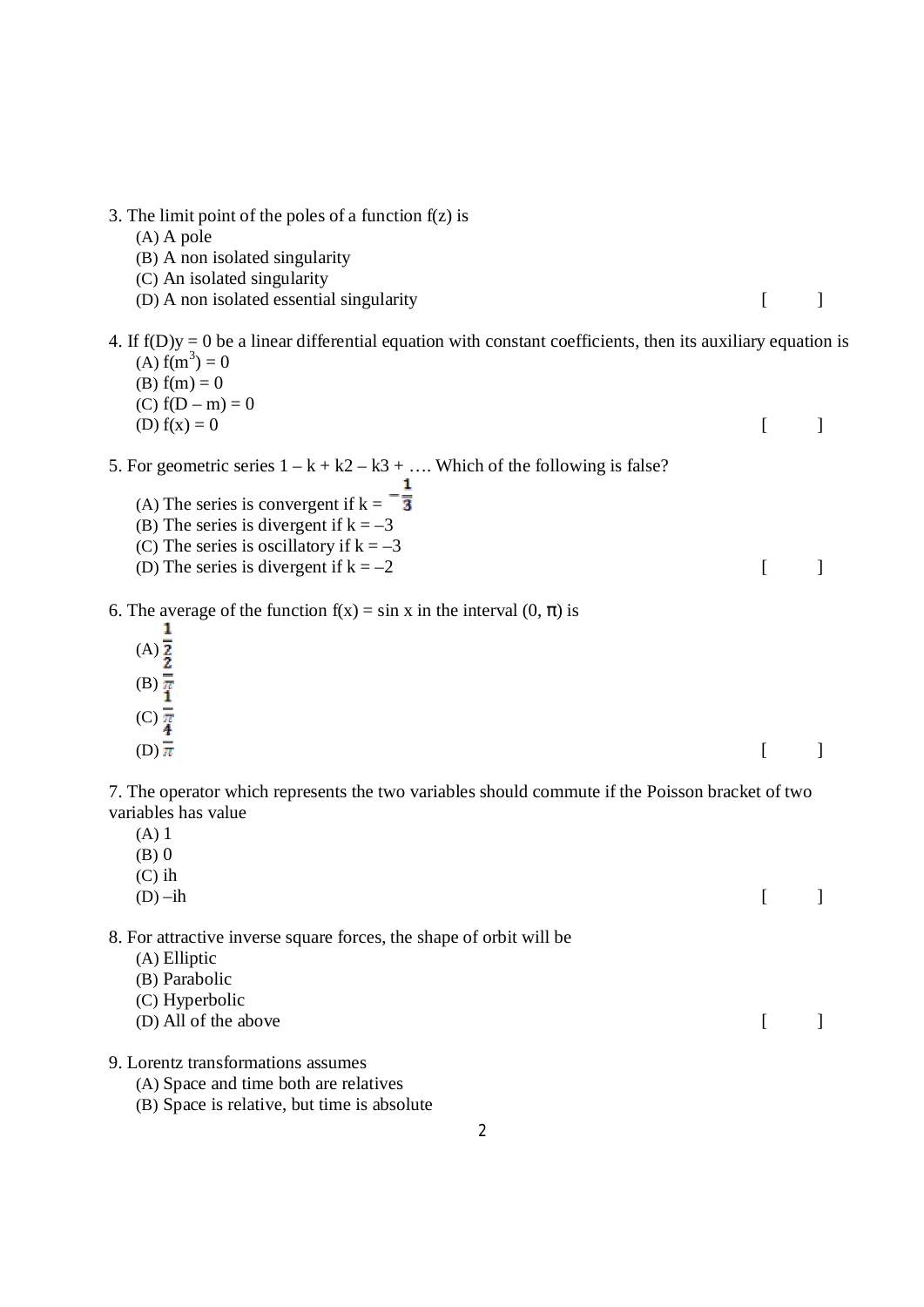| (C) Space is absolute, but time is relative<br>(D) Space and time are both absolute<br>10. There are six particles lying on a plane. The degrees of freedom associated with them are<br>$(A)$ 6<br>$(B)$ 12                                                       |              |               |
|-------------------------------------------------------------------------------------------------------------------------------------------------------------------------------------------------------------------------------------------------------------------|--------------|---------------|
| $(C)$ 18<br>(D) None of these                                                                                                                                                                                                                                     | L            |               |
| 11. The force which is always directed away or towards a fixed center and magnitude of which is a<br>function only of the distance from the fixed centre is known as<br>(A) Central force<br>(B) Coriolis force<br>(C) Centrifugal force<br>(D) Centripetal force | L            | 1             |
| 12. A passenger in a supersonic jet liner tosses a coin vertically upwords. The coin will fall<br>(A) Behind him<br>(B) In front of him<br>(C) In his hand<br>(D) He is unable to toss the coin                                                                   | L            | $\mathcal{I}$ |
| 13. When a negative charge is placed at the center of the sphere, then the direction of electric on the<br>Gaussian surface is<br>(A) Radically outward<br>(B) Radically inward<br>(C) Along the tangent to the sphere<br>(D) None of the above                   | $\Gamma$     | 1             |
| 14. The displacement current arises due to -<br>(A) Positive charges only<br>(B) Negative charges only<br>(C) Both positive                                                                                                                                       | $\mathbb{R}$ | $\mathbf{I}$  |
| 15. Magnetic vector potential due to magnitude dipole is proportional to<br>$(A)$ r<br>$(B) r^{-1}$<br>(C) r <sup>2</sup><br>(D) $r^3$                                                                                                                            | $\Gamma$     |               |

16. When angle of incidence is greater than brewster's angle, the reflected ray suffers a phases change of

- (Α) π
- (B) π/2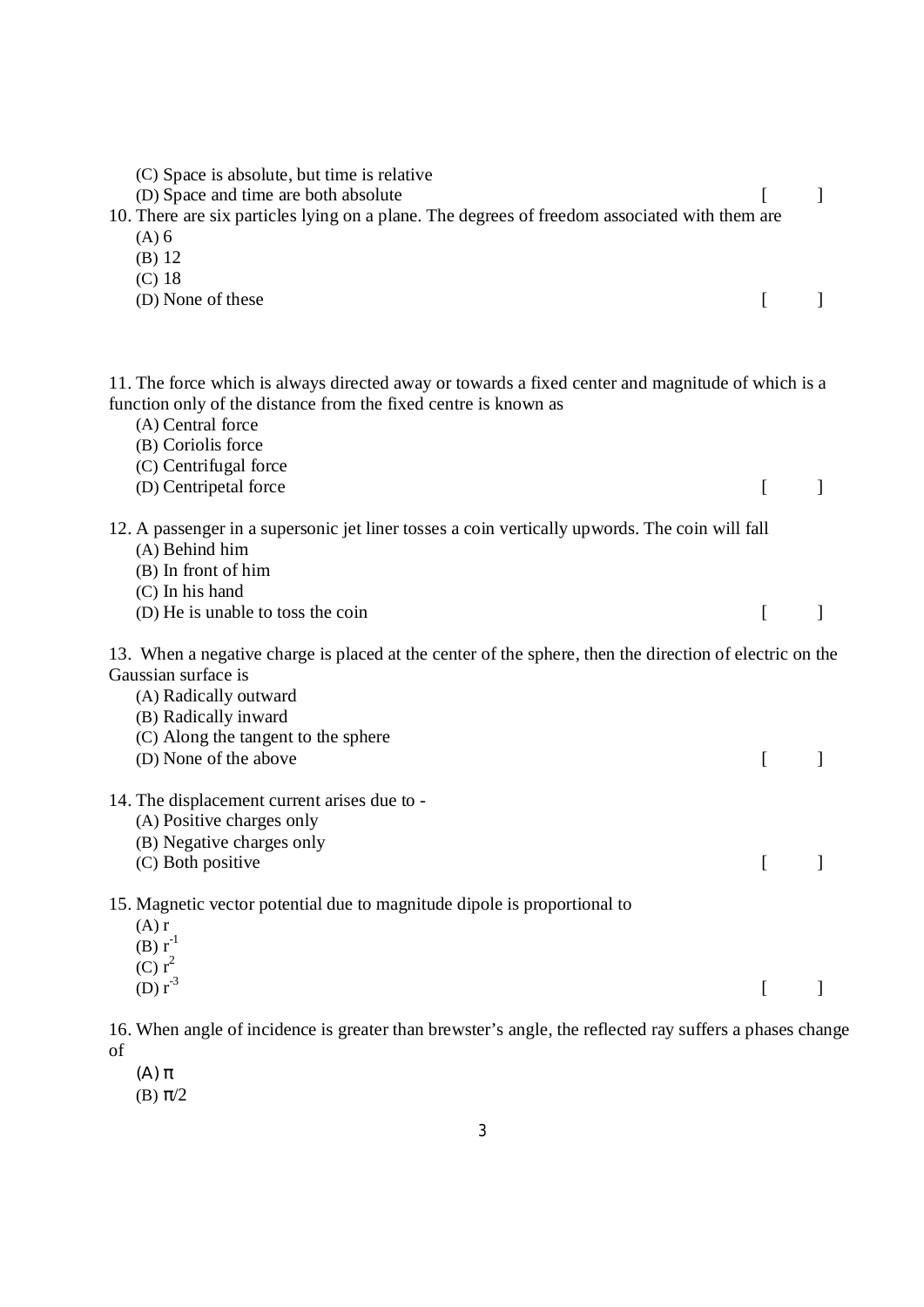| $(C)$ 0<br>(D) $2\pi$                                                                                                                       |                                                                                                                                                                                      | L        |  |
|---------------------------------------------------------------------------------------------------------------------------------------------|--------------------------------------------------------------------------------------------------------------------------------------------------------------------------------------|----------|--|
| 17. The electric field is<br>(A) Normal<br>(B) Tangential<br>(C) Opposite<br>(D) Unrelated to the electric exponential lines                |                                                                                                                                                                                      | L        |  |
| 18. The magnitude of electric induction depends on<br>(A) The applied field alone<br>(B) The die electric polarization<br>(D) None of these | (C) The applied field as well as die electric polarization                                                                                                                           | L        |  |
| (A) Scalar quantity<br>(B) Vector quantity<br>(C) Tensor quantity<br>(D) None of these                                                      | 19. For an anisotropic dielectric media, the relative permittivity is a                                                                                                              | I        |  |
| 20. Which of the following is not a fermion?<br>(A) Electrons<br>(B) Muons<br>(C) Neutronws<br>(D) Photon                                   |                                                                                                                                                                                      | L        |  |
| $(A)$ Same<br>(B) Conjugate<br>(C) Negative<br>(D) Real                                                                                     | 21. The expectation value of a hermit ion operator is always                                                                                                                         | ſ        |  |
| (A) The negative exponential<br>(B) A sine function<br>(C) Cosine function<br>(D) A positive exponential                                    | 22. The wave function of a particle in classically forbidden region is                                                                                                               | $\Gamma$ |  |
| (A) $x = L/6$<br>(B) $x = L/2$                                                                                                              | 23. A particle is confined to the region $0 < x < L$ , in one dimension. If the particle is in the first<br>exceted state then the probability of finding the particle is maximum at |          |  |

(C)  $x = L/3$ (D)  $x = L/4$  and  $3L/4$  [ ]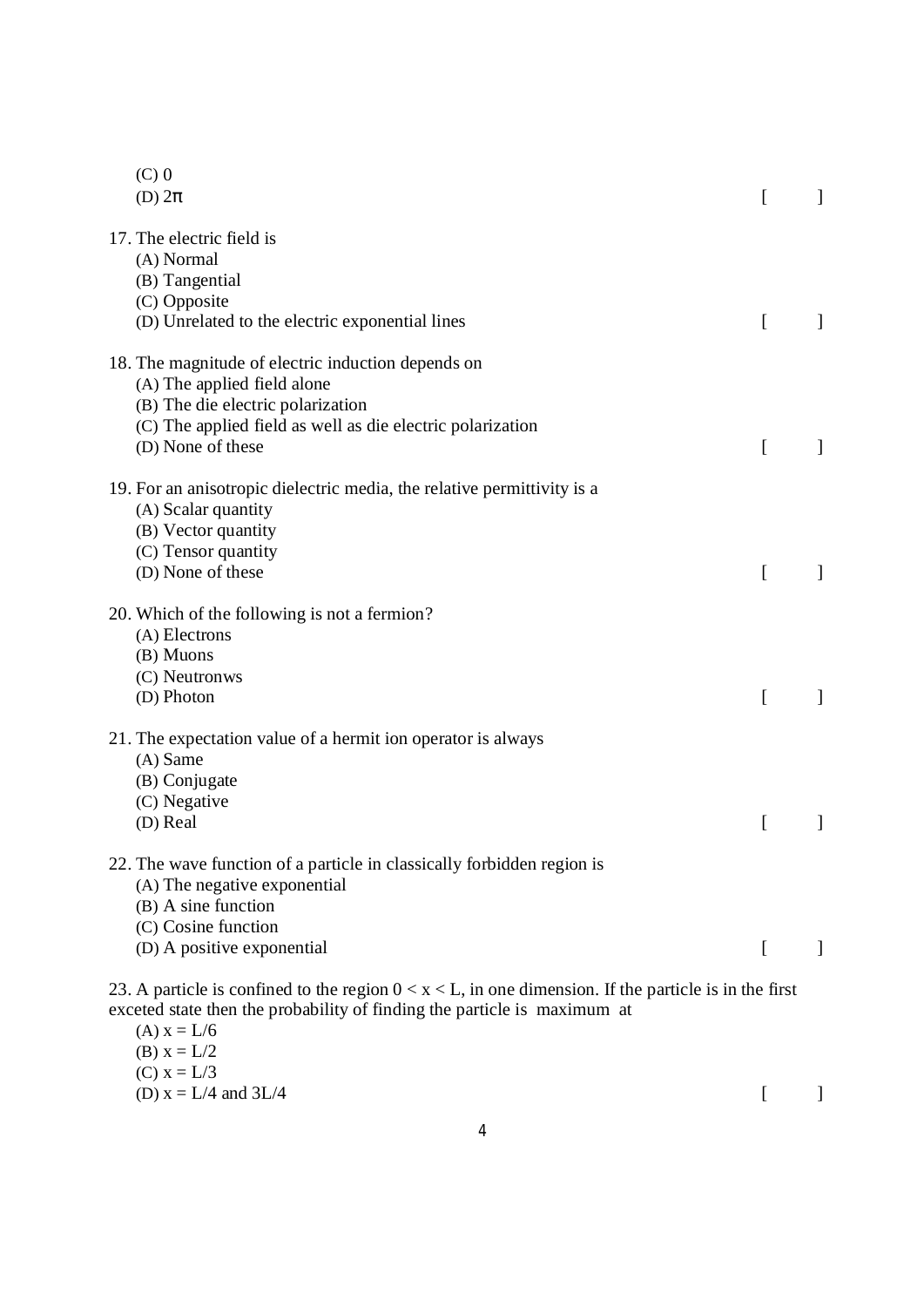| 24. For $n = 3$ , the degenerate eigen function of hydrogen atoms are<br>$(A)$ 9<br>$(B)$ 18<br>$(C)$ 10<br>$(D)$ 20                                                                                                                                           | ſ | ] |
|----------------------------------------------------------------------------------------------------------------------------------------------------------------------------------------------------------------------------------------------------------------|---|---|
| 25. The Born's approximation is applicable for<br>(A) High energy, low atomic number for scatterer<br>(B) low energy, low atomic number for scatterer<br>(C) High energy, high atomic number for scatterer<br>(D) low energy, high atomic number for scatterer | L | 1 |
| 26. In a heat engine, the maximum heat that can be converted into mechanical work<br>(A) depends upon friction<br>(B) depends upon working temperatures<br>(C) is 100%<br>(D) depends upon the working                                                         | ſ |   |
| 27. The enthalpy pf unit mass for any system is<br>$(A) H = U + PV + S$<br>(B) $H = U + PV - S$<br>$(C) H = U + PV$<br>(D) None of these                                                                                                                       | ſ |   |
| 28. The mean translational kinetic energy per molecule of an ideal gas is<br>(A) KT<br>1<br>$(B)$ $\overline{2}$ KT<br>$(C)$ $\overline{2}$ KT<br>$(D)\overline{\mathbf{3}}KT$                                                                                 | L |   |
| 29. Specific heat of metals can be expressed as<br>(A) T <sup>3</sup><br>(B) $AT + BT^2$<br>(C) $AT^2 + BT^3$<br>(D) $AT + BT^3$                                                                                                                               | L |   |
| 30. The potential energy of the molecules of ideal gas is<br>(A) Equal to their K.E.<br>(B) Equal to the internal energy<br>$(C)$ Zero<br>(D) Equal to the external work                                                                                       |   |   |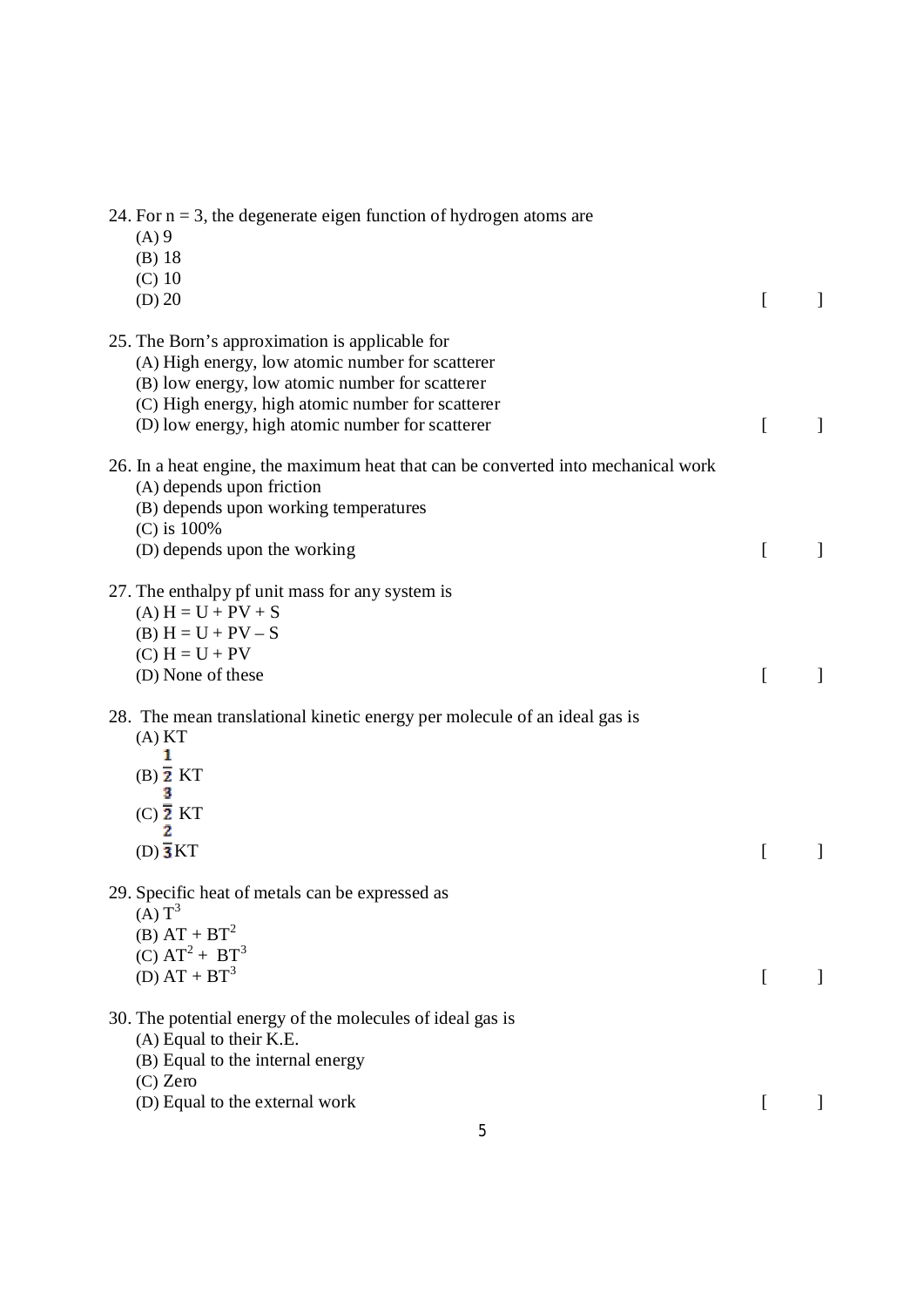| 31. 1 gm of ice is melted and converted to water at $0^{\circ}$ C. The change in its entropy is<br>$(A)$ Zero<br>$(B)$ 80 cal/gm<br>$(C)$ 0.29 deg-gm<br>(D) $10 \text{ cal/deg}$              | ſ |   |
|------------------------------------------------------------------------------------------------------------------------------------------------------------------------------------------------|---|---|
| 32. Thermal radiations are<br>(A) Infra red radiations<br>(B) Uv radiations<br>(C) Gamma radiations<br>(D) None of these                                                                       | ſ |   |
| 33. Maxwell's inductance-capacitance bridge is used for measurement of induction of<br>(A) Low Q Coils<br>(B) Medium Q Coils<br>(C) High Q Colis<br>(D) Low and medium Q Coils                 | ſ | 1 |
| 34. In a CRT the focusing a node is located<br>(A) Between pre-accelerating and accelerating nodes<br>(B) After accelerating node<br>(C) Before pre accelerating node<br>(D) None of the above | L |   |
| 35. An 8 bit converter is used for a d.c. range of 0-10V. Find the weight of LBS<br>$(A)$ 39mV<br>$(B)$ 78mV<br>$(C)$ 39.2mV<br>(D) None of these                                              | ſ |   |
| 36.LEDs emit light<br>(A) Only in red color<br>(B) Only in yellow color<br>(C) Only in green color<br>(D) In green, red, yellow and amber color                                                | L |   |
| 37. The sign of the current carrying charge is determined by<br>(A) Faraday effect                                                                                                             |   |   |

(B) Hall effect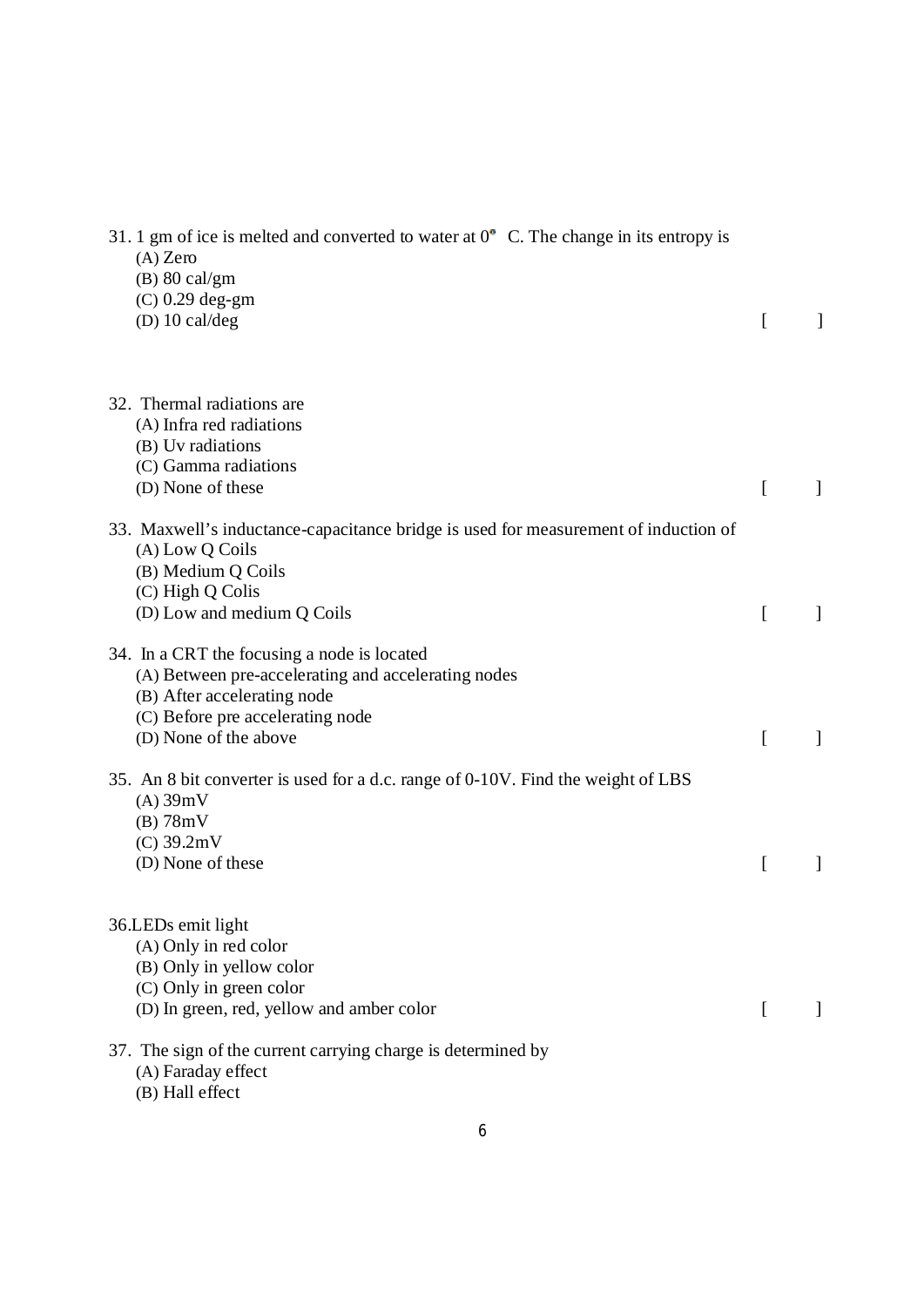| (C) Effective mass<br>(D) Forbidden energy gap                                                                                                                          | L                                              |                          |
|-------------------------------------------------------------------------------------------------------------------------------------------------------------------------|------------------------------------------------|--------------------------|
| 38. A rack salt prism spectrograph is used in<br>(A) Visible region<br>(B) Ultraviolet region<br>(C) Infrared region<br>(D) None of these                               | ſ                                              |                          |
| 39. Temperature coefficient of carbon resestors is<br>$(A)$ Zero<br>(B) Positive<br>(C) Negative<br>(D) Both positive                                                   | ſ                                              |                          |
| 40. When operated is cut off and saturation, the transistor acts like a<br>(A) Linear amplifier<br>(B) Switch<br>(C) Variable capacitor<br>(D) Variable resistor        | ſ                                              |                          |
| 41. Wien bridge oscillators are based on<br>(A) Positive feedback<br>(B) Negative feedback<br>(C) Piezoelectric effect<br>(D) High gain                                 | ſ                                              |                          |
| 42. Square wave response of an amplifier shows its behavior at<br>(A) Low frequencies<br>(B) High frequencies<br>(C) Both low and high frequencies<br>(D) None of these | $\begin{bmatrix} 1 & 1 \\ 1 & 1 \end{bmatrix}$ | $\overline{\phantom{a}}$ |
| 43. In an integrator, the feedback element is<br>(A) Resistor<br>(B) Capacitor<br>(C) Zenor diode<br>(D) Voltage divider                                                | $\mathsf{L}$                                   |                          |
|                                                                                                                                                                         |                                                |                          |

- 44. The lowest frequency passed by a low passed filter is
	- (A) 1 Hz
	- (B) 0 Hz